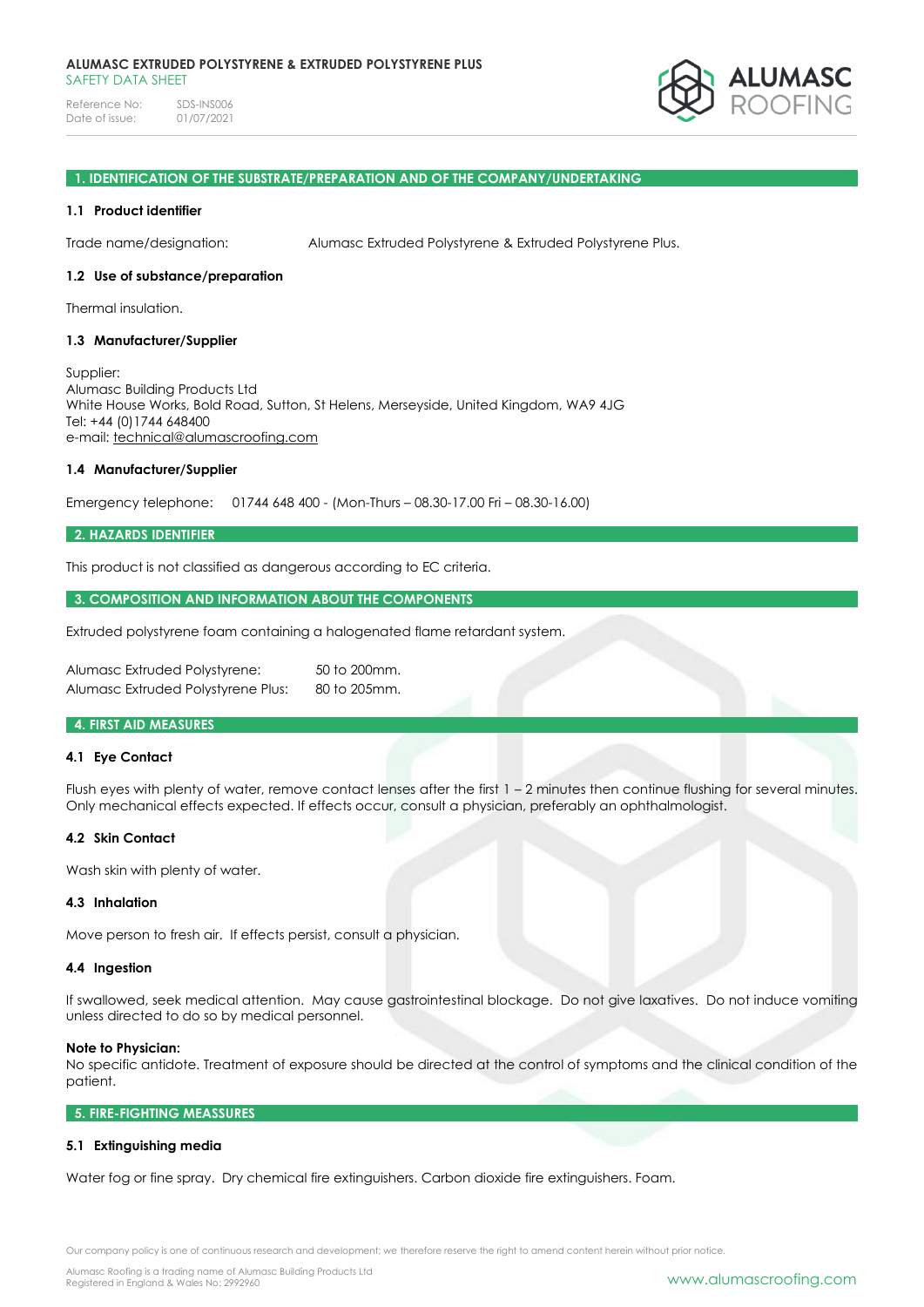Reference No: SDS-INS006<br>Date of issue: 01/07/2021 Date of issue:



# **5.2 Fire-fighting procedures**

Keep people away. Isolate fire and deny unnecessary entry. Soak thoroughly with water to cool and prevent re-ignition. If material is molten, do not apply direct water stream. Use fine water spray or foam. Cool surroundings with water to localise fire zone.

### **5.3 Special protective equipment for fire-fighters**

Wear positive-pressure self-contained breathing apparatus (SCBA) and protective fire-fighting clothing (includes fire-fighting helmet, coat, trousers, boots and gloves). If protective equipment is not available or not used, fight fire from a protected location or safe distance.

### **5.4 Unusual fire and explosion hazards**

Mechanical cutting, grinding or sawing can cause formation of dusts. To reduce the potential for dust explosion, do not permit dust to accumulate. This product contains a flame retardant to inhibit accidental ignition from small fire sources. This plastic foam product is combustible and should be protected from flames and other high heat sources. Dense smoke is produced when product burns.

#### **5.5 Hazardous combustion products**

During a fire, smoke may contain the original material in addition to combustion products of varying composition which may be toxic and/or irritating. In smouldering or flaming condition, carbon monoxide, carbon dioxide and carbon are generated. Combustion products may include and are not limited to: Hydrogen bromide. Studies have shown that the products of combustion of this foam are not more acutely toxic than the products of combustion of common building materials such as wood.

### **6. ACCIDENTAL RELEASE MEASURES**

#### **6.1 Steps to be taken if material is released or spilled**

Recover spilled material if possible. See Section 13, Disposal Considerations, for additional information.

#### **6.2 Personal precautions**

There are no special required instructions.

#### **6.3 Environmental precautions**

There are no special required instructions.

### **7. HANDLING AND STORAGE**

### **7.1 Handling**

### **General handling:**

Fabrication methods which involve cutting into this product may release the blowing agent(s) remaining in the cells. Provide adequate ventilation to assure localized concentrations in release areas are maintained below the lower flammable limit. Mechanical cutting, grinding or sawing can cause formation of dusts. To reduce the potential for dust explosion, do not permit dust to accumulate. This product is combustible and may constitute a fire hazard if improperly used or installed. When installed, this product should be adequately protected as directed by national building regulations or instructions in the specific application brochure.

# **7.2 Storage**

During shipment, storage, installation and use, this material should not be exposed to flame or other ignition sources. This material contains a halogenated flame retardant additive system to inhibit accidental ignition from small fire sources.

#### **8. EXPOSURE CONTROLS/PERSONAL PROTECTION**

### **8.1 Exposure limits**

Concentrations of the blowing agents anticipated incidental to proper handling are expected to be well below those which cause acute inhalation effects and below exposure guidelines.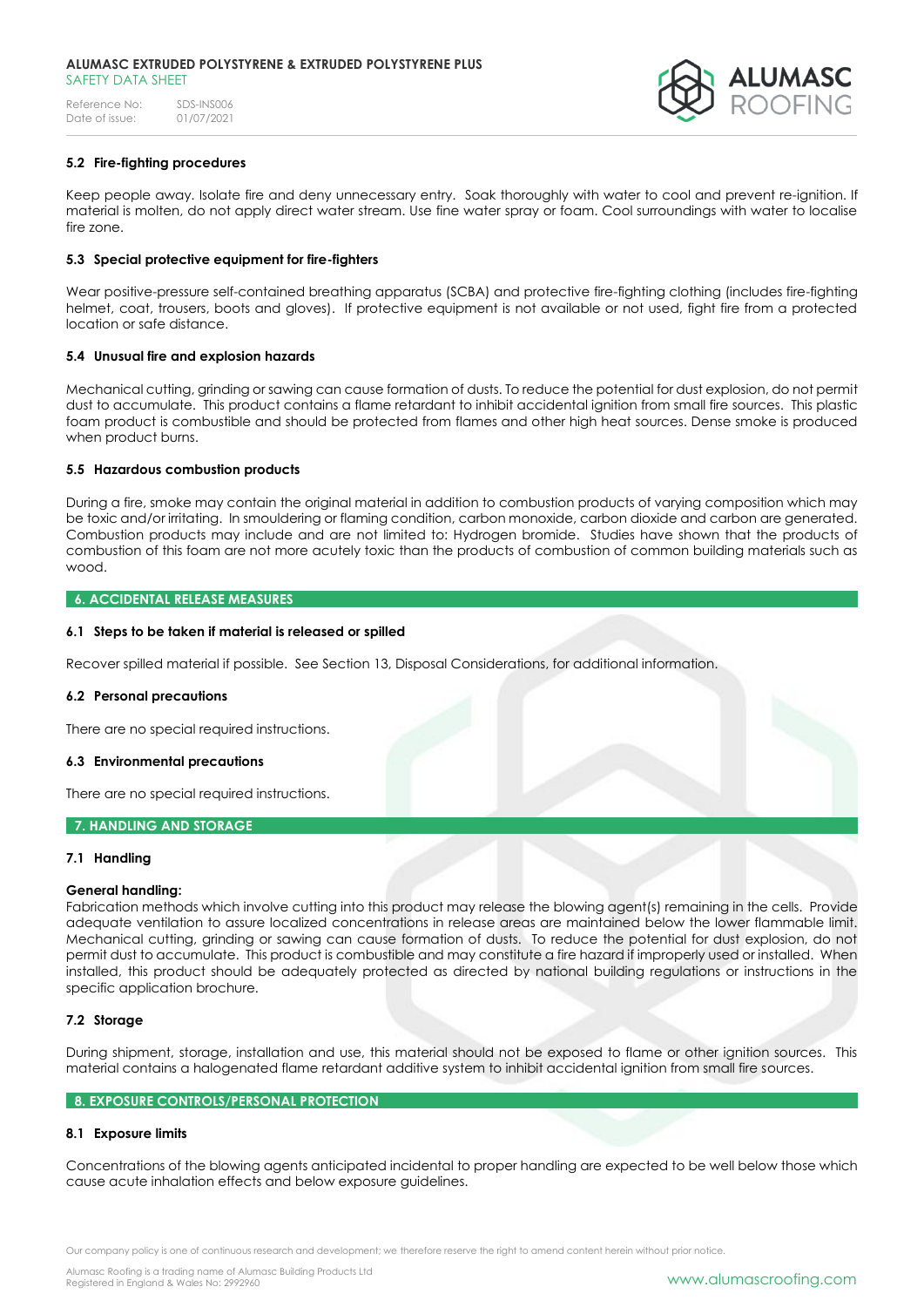Reference No: SDS-INS006<br>Date of issue: 01/07/2021 Date of issue:



# **8.2 Personal protective equipment**

Eye protection should not be necessary. For fabrication operations safety glasses are recommended. Safety glasses should be consistent with Directive 89/686/EC Category 2. If there is a potential for exposure to particles which could cause eye discomfort, wear chemical goggles. Chemical goggles should be consistent with EN166 or equivalent.

# **8.3 Skin protection**

No precautions other than clean body-covering clothing should be needed.

### **8.4 Hand protection**

Chemical protective gloves should not be needed when handling this material. Consistent with general hygienic practise for any material, skin contact should be minimised. Use gloves to protect from mechanical injury. Selection of gloves will depend on the task.

### **8.5 Respiratory protection**

When respiratory protection is required for certain operations, including but not limited to saw, router or hot-wire cutting, use an approved air-purifying respirator. Use the following CE approved air-purifying respirator: Organic vapour cartridge with a particulate pre-filter, type AP2.

#### **8.6 Ingestion**

No precautions necessary due to the physical properties of the material.

### **8.7 Engineering controls**

### **Ventilation**:

Good general ventilation should be sufficient for most conditions. Local exhaust ventilation may be necessary for some operations.

### **9. PHYSICAL AND CHEMICAL PROPERTIES**

# **9.1 General information**

Supplied in board form with no significant odour. Usuallly pale orange in colour but occasionally supplied in other colours.

### **9.2 Important health, safety and environment information:**

| Physical state:                  | Board.                       |  |
|----------------------------------|------------------------------|--|
| Colour:                          | Pale orange.                 |  |
| Odour:                           | Odourless.                   |  |
| Flash point - closed cup:        | $346$ °C.                    |  |
| Flammable limits in air:         | Lower: Not applicable.       |  |
|                                  | Upper: Not applicable.       |  |
| Autoignition temperature:        | $491^\circ$ C.               |  |
| Vapour pressure:                 | Not applicable.              |  |
| Boiling point (760mmHG):         | Not applicable.              |  |
| Vapour density (air=1):          | Not applicable.              |  |
| Specific gravity $(H20 = 1)$ :   | Not applicable.              |  |
| Solid density:                   | Approx 35kg/m <sup>3</sup> . |  |
| Freezing point:                  | Not applicable.              |  |
| Melting point:                   | 75°C.                        |  |
| Solubility in water (by weight): | Insoluble.                   |  |
| pH:                              | Not applicable.              |  |
| Kinematic viscosity:             | Not applicable.              |  |
|                                  |                              |  |

# **10. STABILITY AND REACTIVITY**

### **10.1 Stability/instability**

Thermally stable at typical use temperatures.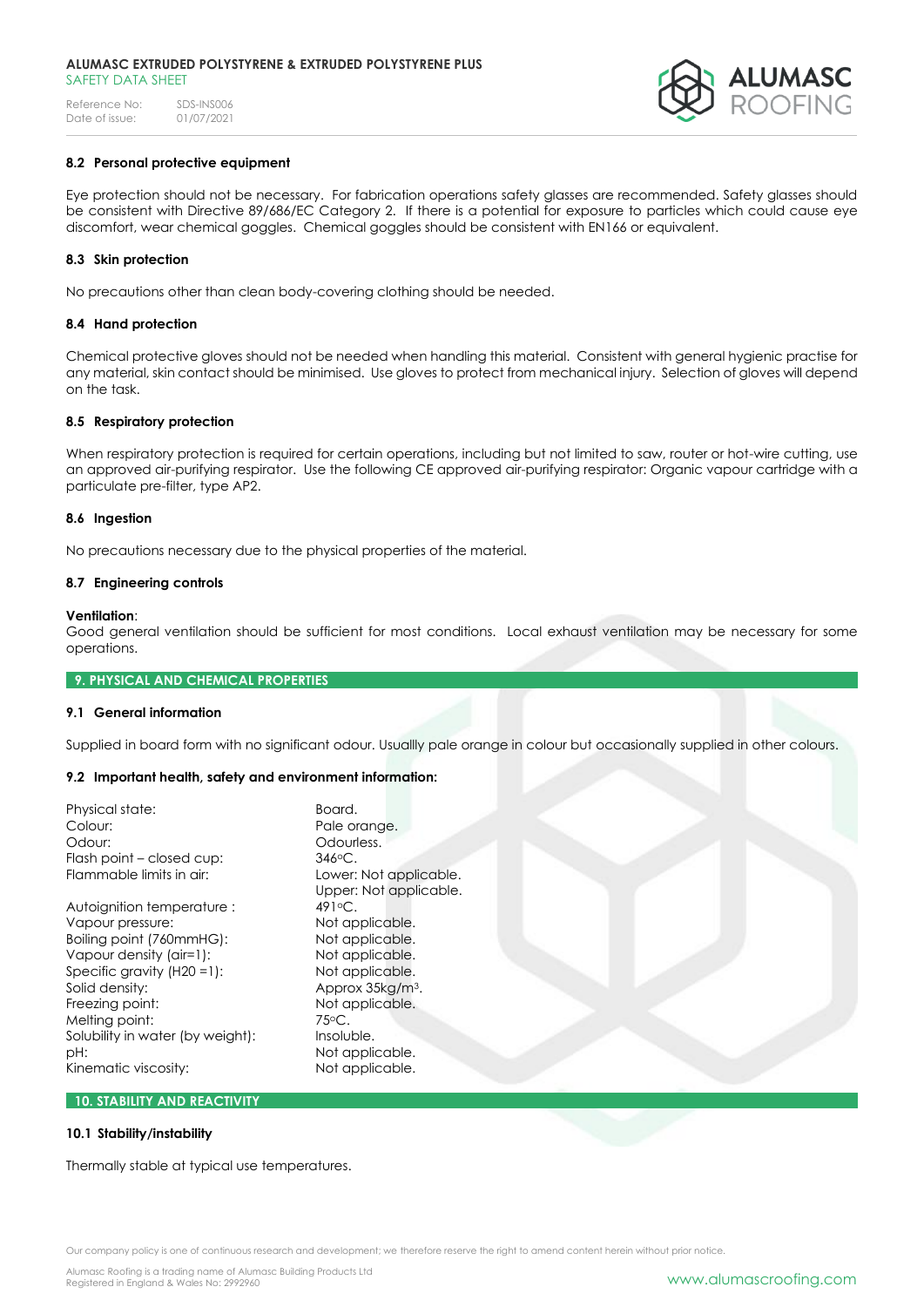#### **ALUMASC EXTRUDED POLYSTYRENE & EXTRUDED POLYSTYRENE PLUS** SAFFTY DATA SHFFT

Reference No: SDS-INS006<br>Date of issue: 01/07/2021 Date of issue:



# **10.2 Conditions to avoid**

Avoid temperatures above 300oC (572oF) Exposure to elevated temperatures can cause product to decompose. Avoid direct sunlight.

### **10.3 Incompatible materials**

Avoid contact with: Oxidizers, aldehydes, amines, esters, liquid fuels, organic solvents.

### **10.4 Hazardous polymerization:**

Will not occur.

# **10.5 Thermal decomposition**

Does not normally decompose. Evolution of small amounts of hydrogen halides occur when heated over 250°C (482°F). Decomposition products depend upon temperature, air supply and the presence of other materials. Decomposition products can include and are not limited to: Aromatic compounds, aldehydes, ethylbenzene, hydrogen bromide, polymer fragments. Under high heat, non-flaming conditions, small amounts of aromatic hydrocarbons such as styrene and ethylbenzene are generated.

# **11. TOXICOLOGICAL INFORMATION**

#### **11.1Skin contact**

Mechanical injury only. Essentially non-irritating to skin.

#### **11.2 Eye contact**

Solid or dust may cause irritation or corneal injury due to mechanical action. Fumes/vapour released during thermal operations such as hot-wire cutting may cause eye irritation.

### **11.3 Ingestion**

May cause choking or blockage of the digestive tract if swallowed.

### **11.4 Inhalation**

Dust may cause irritation to upper respiratory tract (nose and throat). Fumes/vapours released during thermal operations such as hot wire cutting may cause respiratory irritation.

### **11.5 Systemic effects**

Contains components which, in humans, have been shown to cause central nervous system and liver effects. The component is ethanol.

#### **11.6 Repeated dose toxicity**

Additives are encapsulated in the product and are not expected to be released under normal processing conditions or foreseeable emergency.

#### **12. ECOLOGICAL INFORMATION**

### **12.1 Movement and partitioning**

No bioconcentration is expected because of the relatively high molecular weight (MW greater than 1000). In the terrestrial environment, material is expected to remain in the soil. In the aquatic environment, material is expected to float. There is no evidence of any significant leaching, therefore it is unlikely to contaminate ground water.

#### **12.2 Persistence and degradability**

Surface photo-degradation is expected with exposure to sunlight. No appreciable biodegradation is expected.

### **12.3 Ecotoxicity**

Not expected to be acutely toxic to aquatic organisms.